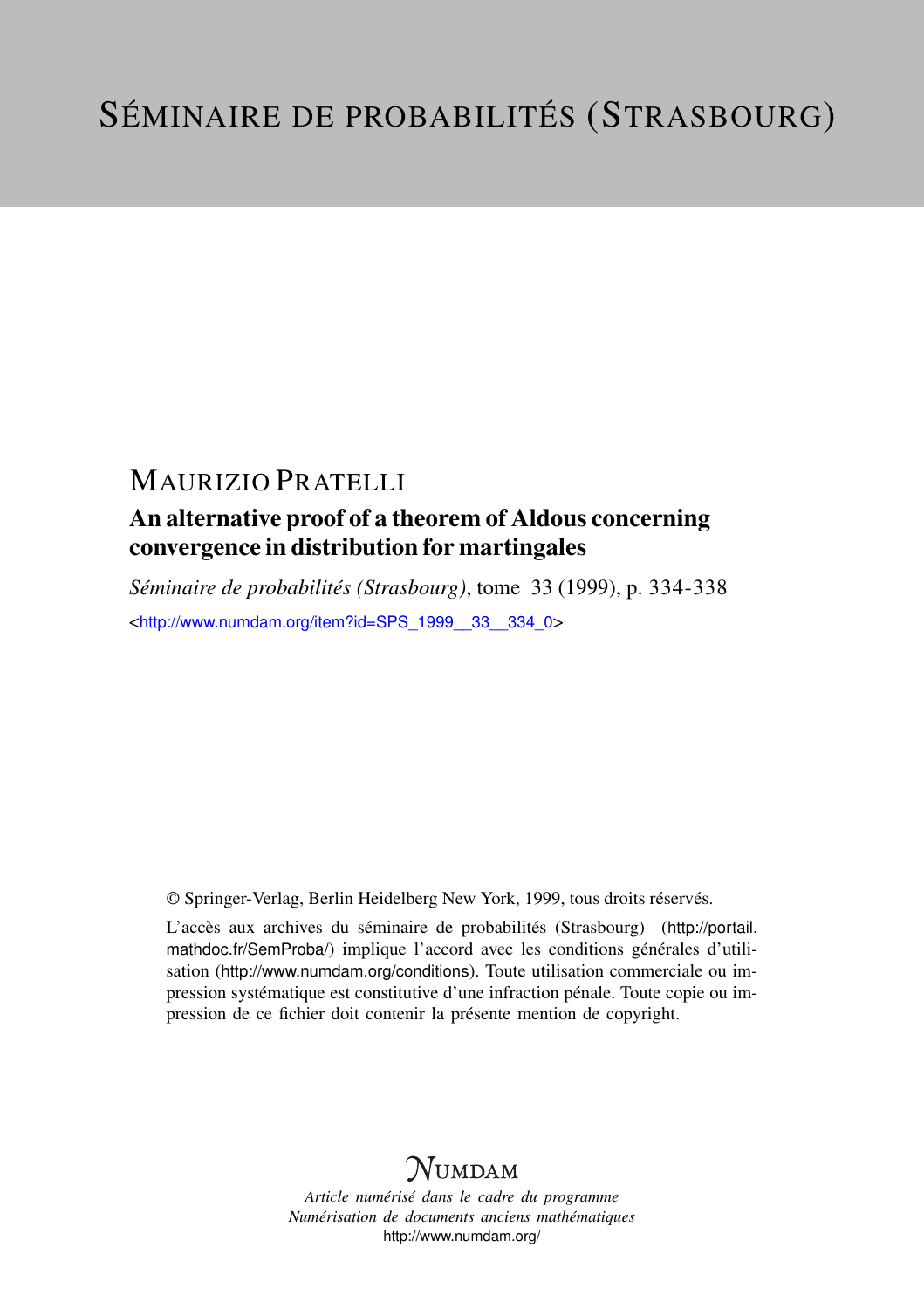# An alternative proof of a theorem of Aldous concerning convergence in distribution for martingales.

### Maurizio Pratelli

We consider regular right continuous stochastic processes  $X = (X_t)_{0 \leq t \leq 1}$  defined on the finite time interval  $[0,1]$ : let  $\mathbb{P}^X$  be the distribution of X on the canonical Skorokhod space  $\mathbf{D} = \mathbf{D}([0,1];\mathbf{R})$  of "càdlàg" paths.

We consider on  $D$ , besides the usual Skorokhod topology referred as S-topology (Jacod-Shiryaev is perhaps the best reference for our purposes, see [4]), the "pseudopath" or MZ-topology: we refer to the paper of Meyer-Zheng ([6]) for a complete account of this rather neglected topology (see also Kurtz [5]).

We will use the notation  $X^n \Longrightarrow^S X$  (respectively  $X^n \Longrightarrow^{MZ} X$ ) to indicate that the probabilities  $P^{X^n}$  converge strictly to  $P^X$  when the space D is endowed respectively with the S- or the MZ-topology. We will write also  $X^n \Longrightarrow^{f.d.d.} X$  to indicate that all finite dimensional distributions of  $(X_t^n)_{0 \leq t \leq 1}$  converge to those of  $(X_t)_{0 \leq t \leq 1}$  .

The following theorem holds true:

**Theorem.** Let  $(M^n)$  be a sequence of martingales, and M a continuous martingale, and suppose that the following integrability condition is satisfied:

(1) all random variables  $(\sup_{0 \le t \le 1} |M_t^n|)$ ,  $n = 1, 2, \ldots$  are uniformly integrable.

Then the following statements are equivalent:

(a)  $M^n \Longrightarrow^S M$ , (b)  $M^n \longrightarrow^{f.d.d.} M$ , (c)  $M^n \Longrightarrow^{MZ} M$ .

The implication  $(a) \Longrightarrow(b)$  is quite obvious, since Skorokhod convergence implies convergence of finite dimensional distributions for all continuity points of  $M$  (see [4]).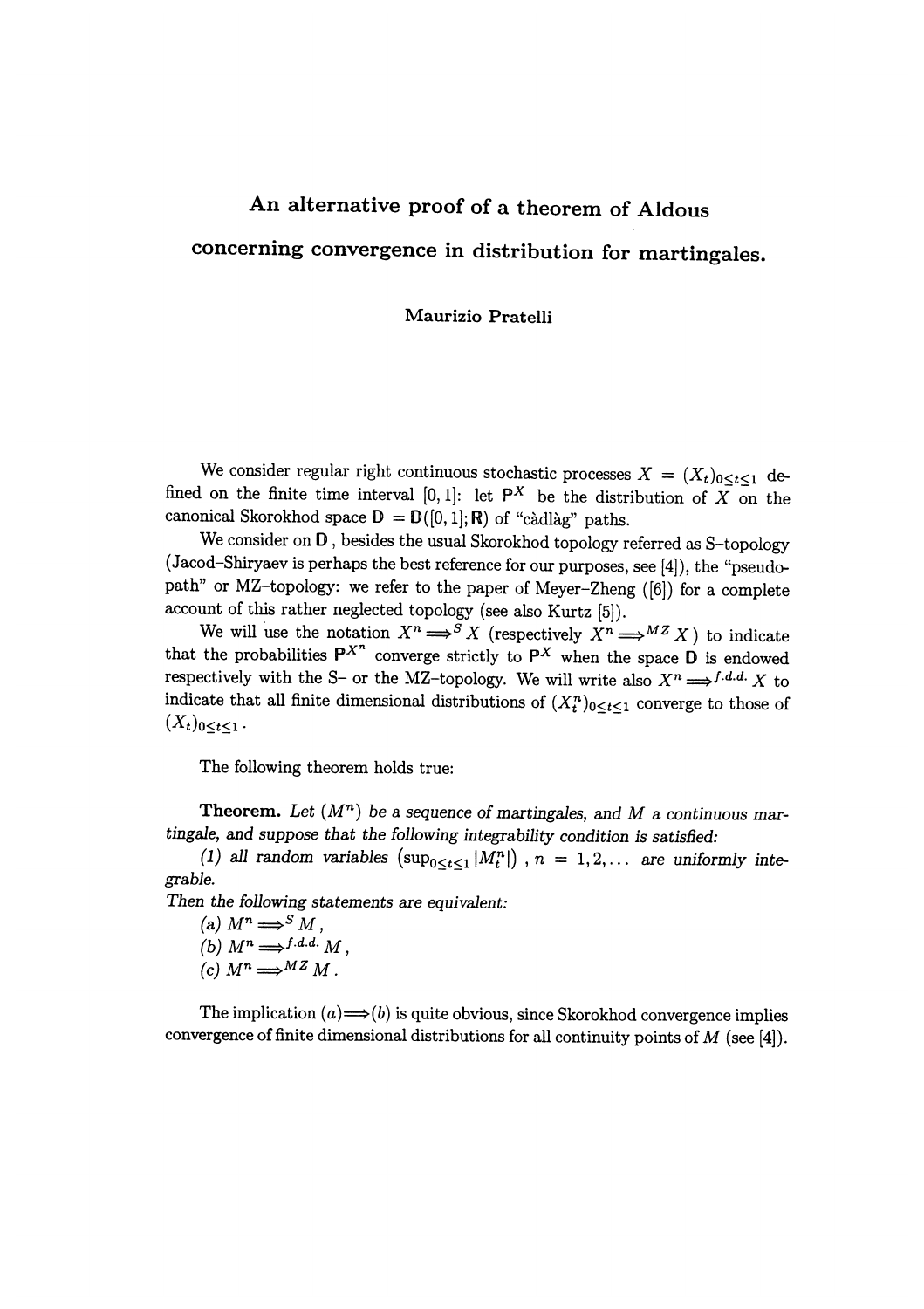The implications  $(b) \rightarrow (c)$  is an easy consequence of the results of Meyer-Zheng: in fact the sequence  $(M^n)$  is "tight" for the MZ-topology ([6] p. 368) and, if X is a limit process, there exists ([6] p. 365) a subsequence  $(M^{n_k})$  and a set  $I \subset [0,1]$  of full Lebesgue measure such that all finite dimensional distributions  $(M_t^{n_k})_{t \in I}$  converge to those of  $(X_t)_{t \in I}$ : necessarily  $\mathsf{P}^X = \mathsf{P}^M$ .

Aldous (in [2]) gives a proof of the implication (b)  $\Longrightarrow$  (a), but (although he does not mention the MZ-topology) the implication  $(c) \Longrightarrow(a)$  is more or less implicit in his paper (see [2] p. 591).

The purpose of this paper is to give a proof of the implication  $(c) \implies (a)$ . completely different form the Aldous' original one and strictly in the spirit of the paper of Nleyer-Zheng; I hope that this contributes also to a better knowledge of the result of "Stopping times and tightness II"  $([2])$ , which is in my opinion very important and seems to be almost unknown.

The proof will be postponed after some remarks.

**Remark 1.** I want to point out that Aldous' proof of the implication  $(b) \implies (a)$ requires the following weaker integrability condition:

(2) all random variables  $M_1^n$ ,  $n = 1,2,...$  are uniformly integrable. Condition (2) implies that all r.v. of the form  $M_T^n$ ,  $n = 1, 2, \ldots$ , with T a natural stopping time for  $M<sup>n</sup>$ , are uniformly integrable; instead our proof needs a more stringent condition, i.e. that all r.v. of the form  $M_S^n$ ,  $n = 1, 2, \ldots$ , with S a random variable in  $[0,1]$ , are uniformly integrable.

Remark 2. The extension of the Theorem to processes whose time interval is  $[0, +\infty)$  is straightforward: in that case the correct hypothesis is that, for every fixed t, the r.v.  $\sup_{0 \le s \le t} |M_s^n|$ ,  $n = 1, 2, \ldots$  are uniformly integrable.

In fact, if the limit function f is continuous,  $f_n \to f$  for the S-topology (respectively the MZ-topology) on  $D(R^+;R)$  if and only if the restrictions of  $f_n$  to every finite time interval converge to those of  $f$  (for the S- or the MZ-topology).

**Remark 3.** The Theorem fails to be true if the limit martingale  $M$  is not continuous ([2] p. 588), and fails for more general processes, e.g. for supermartingales.

Let indeed  $T$  be a Poisson r.v. and put, for every  $n$ :

$$
X_t^n = (I_{\{t \geq T\}} - t \wedge T) - n ((t - T) I_{\{t \geq T\}} \wedge 1) .
$$

The processes  $X<sup>n</sup>$  are supermartingales whose paths converge in measure (but not uniformly) to the paths of the continuous supermartingale  $X_t = -(t \wedge T)$ .

**Remark 4.** Suppose that the processes  $X^n$  are supermartingales, and consider their Doob-Meyer decompositions  $X^n = M^n - A^n$ . If separately  $M^n \Longrightarrow^{MZ} M$ and the martingale M is continuous, and if  $A^n \Longrightarrow M^Z A$  and the increasing process A is continuous, then  $X^n \Longrightarrow^S X = M - A$  (remark that, for monotone processes, convergence in the MZ-sense to a continuous limit implies convergence for the Stopology).

An application of the latter result can be found in [7], theorem 5.5 .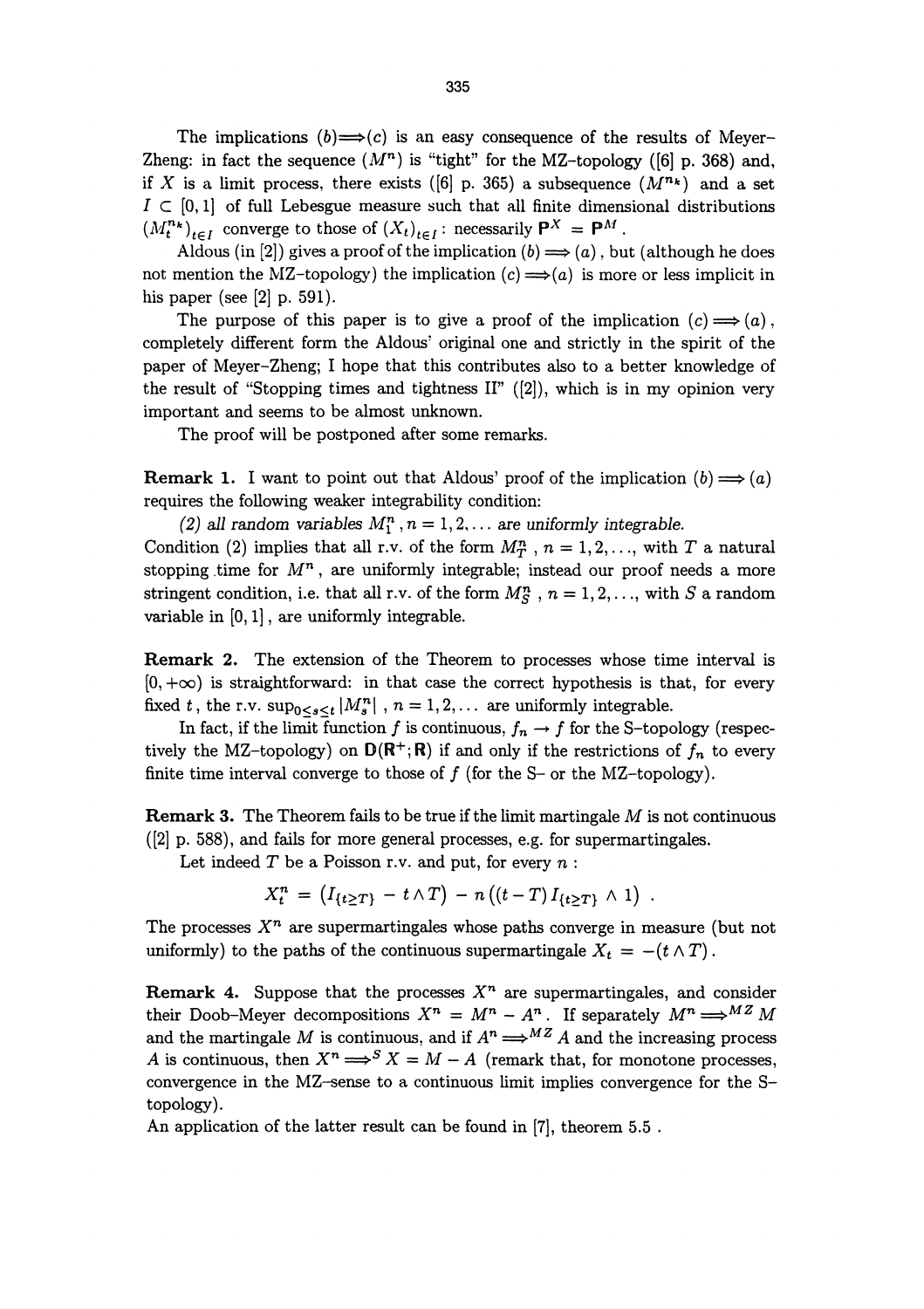The proof of the implication  $(c) \Longrightarrow (a)$  of the Theorem is rather technical, and will be divided in several steps.

**Step 1.** Given  $\epsilon > 0$ , there exists  $\delta > 0$  such that, if S is a r.v. with values in [0, 1] and  $0 \leq d \leq \delta$ :

$$
\mathsf{E}\left[\left|M_{S+d}-M_{S}\right|\right]\leq\epsilon\;.
$$

This is an easy consequence of the path-continuity of the limit process  $M$  , and of the integrability of  $M^* = \sup_{0 \le t \le 1} |M_t|$ . Remark that the function  $f \to \sup_{0 \le t \le 1} |f(t)|$ is lower semi-continuous on D endowed with the topology of convergence in measure (i.e. the MZ-topology); therefore the integrability of  $M^*$  is a consequence of condition (1) of the theorem.

Step 2. Suppose that (a) is false; then the sequence does not verify Aldous' tightness condition ([1] p. 335, see also [4]); therefore there exists  $\epsilon > 0$  such that for every  $\delta > 0$  it is possible to determine a subsequence  $n_k$  and, for every k, a natural stopping time  $T_k$  (i.e. a stopping time for the filtration generated by  $M^{n_k}$ ) and  $0 < d_k \leq \delta$  such that

$$
(4) \t\t\t\t\mathbb{E}^{n_k} \left[ |M^{n_k}_{T_k+d_k} - M^{n_k}_{T_k}| \right] \geq \epsilon \ .
$$

(In the sequel, for the sake of simplicity of notations, we will assume that indices have been renamed so that the whole sequence verifies (4)). We choose  $\delta$  such that, for any r.v. S whatsoever, we also have (step 1)  $\mathsf{E}[|M_{S+2\delta} - M_S|] \leq \frac{\epsilon}{4}$ .

Step 3. There exists a random variable T with values in [0,1] such that  $(M^n, T_n)$ converge in distribution to  $(M, T)$  on the space  $\mathbf{D}([0, 1], \mathbb{R}^+) \times [0, 1]$  equipped with the product topology (D being equipped with the MZ-topology).

In fact the laws of  $(M^n, T_n)$  are evidently tight since the laws of  $M^n$  are tight on  $D$  ([6] p. 368); we point out that the limit r.v. T is not a natural stopping time for the stochastic process  $M$  (but it can be proved that  $M$  is a martingale for the canonical filtration on  $D \times [0,1]$ , i.e. the smallest filtration that makes M adapted and T a stopping time).

**Step 4.** For c and d in  $[0,1]$ , we have the inequality

$$
\mathsf{E}^n\left[\left|M_{T_n+\delta+c}^n - M_{T_n-d}^n\right|\right] \geq \frac{\varepsilon}{2}
$$

(It is technically convenient to regard each process  $M$  as extended to  $[-1, 2]$  by putting  $M_t = M_0$  for  $t < 0$  and  $M_t = M_1$  for  $t > 1$ : this enables us to write  $M_{T+\delta}$ instead of  $M_{(T+\delta)\wedge 1}$ .)

Concerning the inequality (5), firstly we note that

$$
(M_{T_n+d_n}^n - M_{T_n}^n) = \mathsf{E}^n \left[ M_{T_n+\delta+c}^n - M_{T_n}^n \middle| \mathcal{F}_{T_n+d_n} \right]
$$

and therefore

$$
\mathsf{E}^n\left[\left|M^n_{T_n+\delta+c}-M^n_{T_n}\right|\right] \geq \mathsf{E}^n\left[\left|M^n_{T_n+d_n}-M^n_{T_n}\right|\right] \geq \epsilon.
$$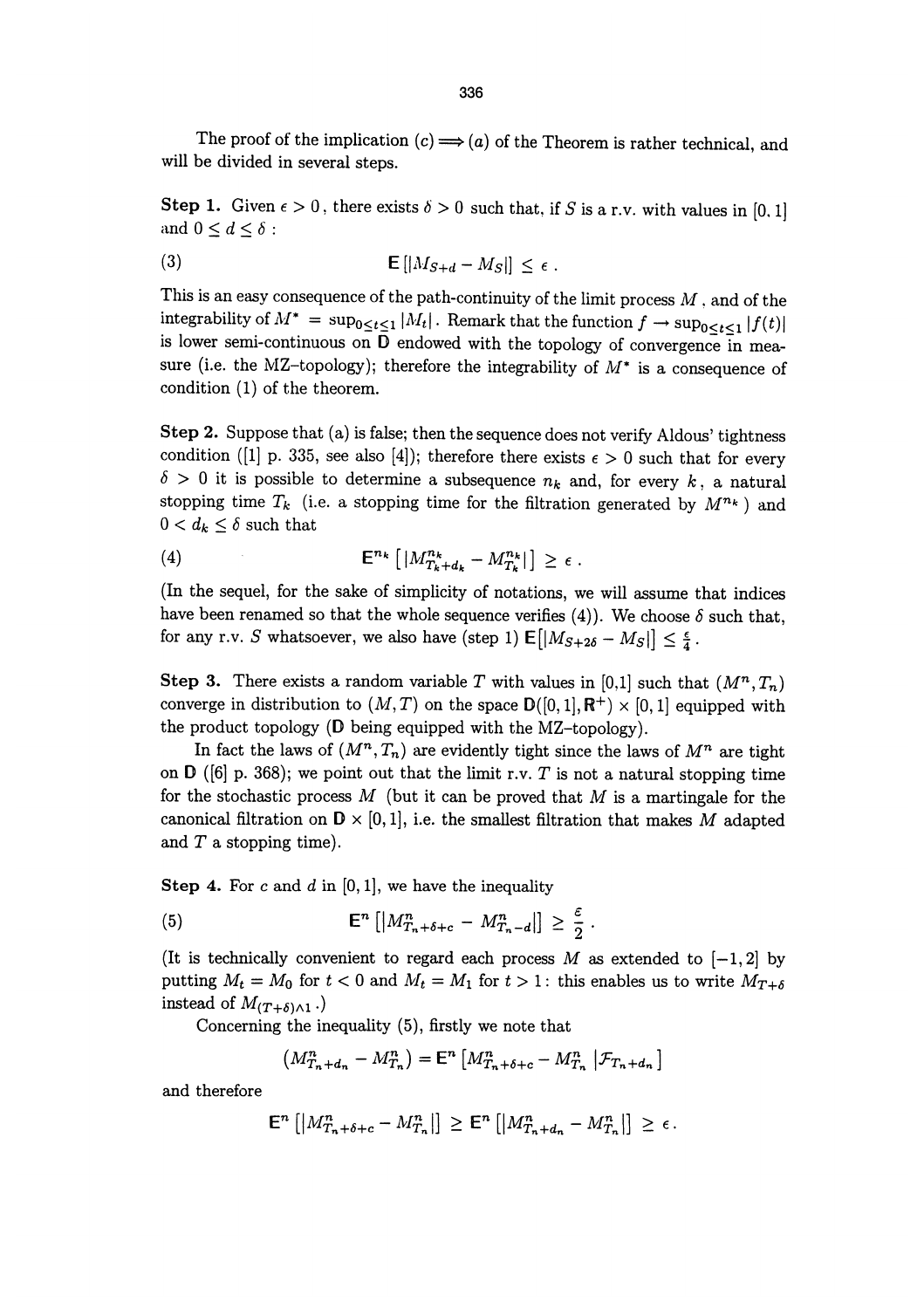Then we remark that  $(T_n - c)$  is not a stopping time, but the r.v.  $M_{T_n - c}^n$  is  $\mathcal{F}_{T_n}$ -measurable: in fact  $M_{T_n-c}^n I_{\{T_n \leq t\}} = M_{(T_n \wedge t)-c}^n I_{\{T_n \leq t\}}$  and  $(T_n \wedge t-c)$  is  $\mathcal{F}_t$ -measurable.

Let  $X = (M^n_{T_n + \delta + c} - M^n_{T_n})$ ,  $Y = (M^n_{T_n} - M^n_{T_n - c})$  and  $\mathcal{G} = \mathcal{F}_{T_n}$ : Y is  $\mathcal{G}$ adapted and  $E[X|\mathcal{G}] = 0$ .

We remark that  $E[X^+|\mathcal{G}] = E[X^-|\mathcal{G}] = \frac{1}{2}E[|X||\mathcal{G}]$ , and that  $|X + Y| \ge$  $+2$ 

One gets  $\mathsf{E}[|X + Y| \mathcal{G}] \geq \frac{1}{2} \mathsf{E}[|X| \mathcal{G}]$ ; and, taking expectations, inequality (5).

Step 5. There exists a subsequence and a set  $I \subset \{-1, 1\}$  of full Lebesgue measure such that the finite dimensional distributions of  $(M_{T_n+t}^n)_{t\in I}$  converge to those of  $(M_{T+t})_{t\in I}$ .

The proof of this step is a slight modification of the argument given in [6] (p. 364): Dudley's extension of the Skorokhod representation theorem implies that one can find on some probability space  $(\Omega, \mathcal{F}, P)$  some random variables  $(X^n, S_n)$ and  $(X, S)$  with values in  $D \times [0,1]$  such that the laws of  $(X^n, S_n)$  (resp.  $(X, S)$ ) are equal to those of  $(M^n, T_n)$  (resp.  $(M, T)$ ) and that, for almost all  $\omega$ ,  $(X^n(\omega), S_n(\omega))$ converge to  $(X(\omega), S(\omega))$ : to be accurate, the "paths"  $t \to (X_t^n(\omega))$  converge in measure to the path  $t \to (X_t(\omega))$  and  $S_n(\omega)$  converge to  $S(\omega)$ .

We remark that the Skorokhod theorem cannot be applied directly since D is not a Polish space ([6] p. 372), but Dudley's extension works well (see [3]).

By substituting  $X^n$  with  $arctg(X^n)$ , we can suppose that  $X^n$  and X are uniformly bounded: therefore we have

(6) 
$$
\lim_{n\to\infty}\left(\int_{-1}^{+1}dt\int_{\Omega}\left|X_{T_n(\omega)+t}^n(\omega)-X_{T(\omega)+t}(\omega)\right|d\mathbf{P}(\omega)\right)=0.
$$

By taking a subsequence, we find that for every t in a set  $I \subset [-1, 1]$  of full Lebesgue measure,

(7) 
$$
\lim_{n \to \infty} \int_{\Omega} \left| X_{T_n(\omega)+t}^n(\omega) - X_{T(\omega)+t}(\omega) \right| d\mathbf{P}(\omega) = 0.
$$

Hence one gets easily the convergence of finite dimensional distributions of  $\sim$ 

Step 6. We choose  $0 \leq d, c \leq 1$  such that  $d + c < \delta$  and that  $\left(M^n_{T_n+\delta+c}, M^n_{T_n-d}\right)$ converge in distribution to  $(M_{T+\delta+c}, M_{T-d})$ ; since the r.v. involved are uniformly integrable, the inequality (5) gives in the limit

$$
\mathsf{E}\big[\left|M_{T+\delta+c} - M_{T-d}\right|\big] \geq \frac{\varepsilon}{2}
$$

and finally we have a contradiction.